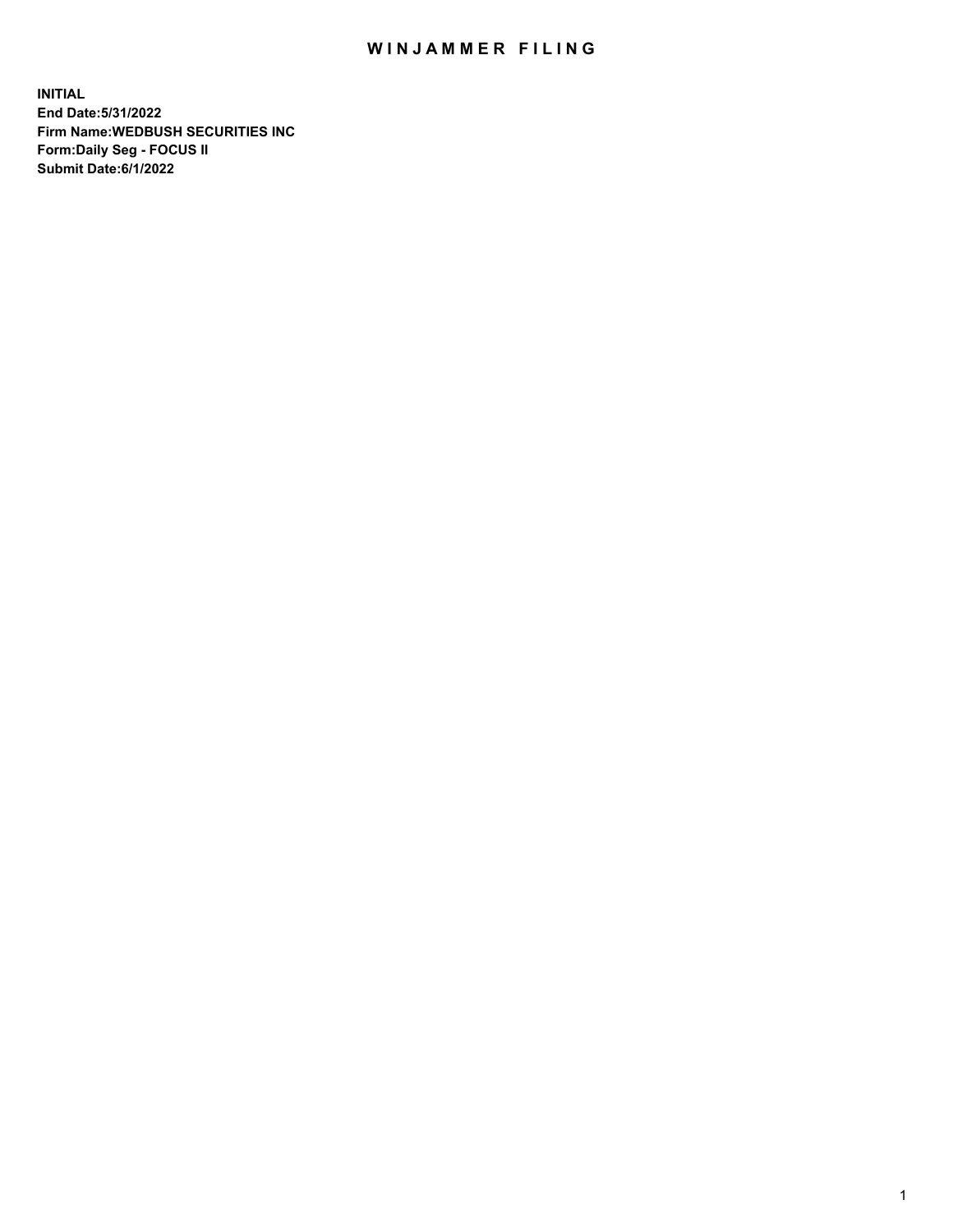**INITIAL End Date:5/31/2022 Firm Name:WEDBUSH SECURITIES INC Form:Daily Seg - FOCUS II Submit Date:6/1/2022 Daily Segregation - Cover Page**

| Name of Company                                                                                                                                                                                                                                                                                        | <b>WEDBUSH SECURITIES INC</b>                                            |
|--------------------------------------------------------------------------------------------------------------------------------------------------------------------------------------------------------------------------------------------------------------------------------------------------------|--------------------------------------------------------------------------|
| <b>Contact Name</b>                                                                                                                                                                                                                                                                                    | <b>Kevin Wirth</b>                                                       |
| <b>Contact Phone Number</b>                                                                                                                                                                                                                                                                            | 312-784-0475                                                             |
| <b>Contact Email Address</b>                                                                                                                                                                                                                                                                           | kevin.wirth@wedbush.com                                                  |
| FCM's Customer Segregated Funds Residual Interest Target (choose one):<br>a. Minimum dollar amount: ; or<br>b. Minimum percentage of customer segregated funds required:% ; or<br>c. Dollar amount range between: and; or<br>d. Percentage range of customer segregated funds required between:% and%. | 19,000,000<br><u>0</u><br>00<br>0 <sub>0</sub>                           |
| FCM's Customer Secured Amount Funds Residual Interest Target (choose one):<br>a. Minimum dollar amount: ; or<br>b. Minimum percentage of customer secured funds required:%; or<br>c. Dollar amount range between: and; or<br>d. Percentage range of customer secured funds required between: % and %.  | 1,000,000<br>$\overline{\mathbf{0}}$<br>0 <sub>0</sub><br>0 <sub>0</sub> |
| FCM's Cleared Swaps Customer Collateral Residual Interest Target (choose one):<br>a. Minimum dollar amount: ; or<br>b. Minimum percentage of cleared swaps customer collateral required:%; or<br>c. Dollar amount range between: and; or                                                               | $\frac{0}{0}$<br>0 <sub>0</sub>                                          |

d. Percentage range of cleared swaps customer collateral required between:% and%. **0 0**

Attach supporting documents CH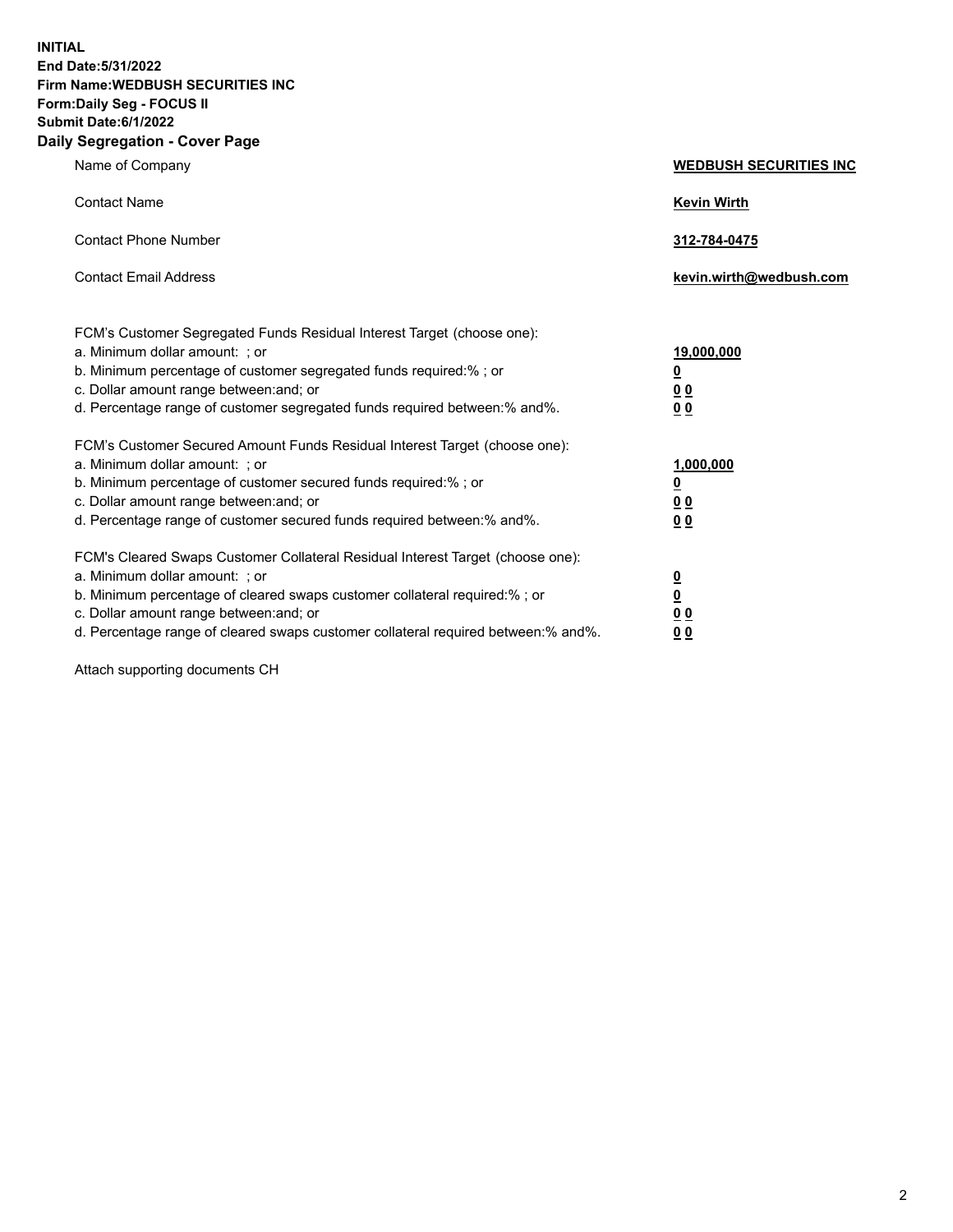**INITIAL End Date:5/31/2022 Firm Name:WEDBUSH SECURITIES INC Form:Daily Seg - FOCUS II Submit Date:6/1/2022 Daily Segregation - Secured Amounts**

|     | Foreign Futures and Foreign Options Secured Amounts                                                        |                                             |
|-----|------------------------------------------------------------------------------------------------------------|---------------------------------------------|
|     | Amount required to be set aside pursuant to law, rule or regulation of a foreign                           | $0$ [7305]                                  |
|     | government or a rule of a self-regulatory organization authorized thereunder                               |                                             |
| 1.  | Net ledger balance - Foreign Futures and Foreign Option Trading - All Customers                            |                                             |
|     | A. Cash                                                                                                    | 36,247,085 [7315]                           |
|     | B. Securities (at market)                                                                                  | $0$ [7317]                                  |
| 2.  | Net unrealized profit (loss) in open futures contracts traded on a foreign board of trade                  | -422,576 [7325]                             |
| 3.  | Exchange traded options                                                                                    |                                             |
|     | a. Market value of open option contracts purchased on a foreign board of trade                             | 1,313 [7335]                                |
|     | b. Market value of open contracts granted (sold) on a foreign board of trade                               | -10,074 [7337]                              |
| 4.  | Net equity (deficit) (add lines 1. 2. and 3.)                                                              | 35,815,748 [7345]                           |
| 5.  | Account liquidating to a deficit and account with a debit balances - gross amount                          | $6,247$ [7351]                              |
|     | Less: amount offset by customer owned securities                                                           | 0 <sup>[7352]</sup> 6,247 <sup>[7354]</sup> |
| 6.  | Amount required to be set aside as the secured amount - Net Liquidating Equity                             | 35,821,995 [7355]                           |
|     | Method (add lines 4 and 5)                                                                                 |                                             |
| 7.  | Greater of amount required to be set aside pursuant to foreign jurisdiction (above) or line                | 35,821,995 [7360]                           |
|     | 6.                                                                                                         |                                             |
|     | FUNDS DEPOSITED IN SEPARATE REGULATION 30.7 ACCOUNTS                                                       |                                             |
| 1.  | Cash in banks                                                                                              |                                             |
|     | A. Banks located in the United States                                                                      | 17,211,834 [7500]                           |
|     | B. Other banks qualified under Regulation 30.7                                                             | 4,950,396 [7520] 22,162,230 [7530]          |
| 2.  | Securities                                                                                                 |                                             |
|     | A. In safekeeping with banks located in the United States                                                  | $0$ [7540]                                  |
|     | B. In safekeeping with other banks qualified under Regulation 30.7                                         | 0 [7560] 0 [7570]                           |
| 3.  | Equities with registered futures commission merchants                                                      |                                             |
|     | A. Cash                                                                                                    | 11,120,726 [7580]                           |
|     | <b>B.</b> Securities                                                                                       | $0$ [7590]                                  |
|     | C. Unrealized gain (loss) on open futures contracts                                                        | $0$ [7600]                                  |
|     | D. Value of long option contracts                                                                          | $0$ [7610]                                  |
|     | E. Value of short option contracts                                                                         | 0 [7615] 11,120,726 [7620]                  |
| 4.  | Amounts held by clearing organizations of foreign boards of trade                                          |                                             |
|     | A. Cash                                                                                                    | 7,686,049 [7640]                            |
|     | <b>B.</b> Securities                                                                                       | $0$ [7650]                                  |
|     | C. Amount due to (from) clearing organization - daily variation                                            | $0$ [7660]                                  |
|     | D. Value of long option contracts                                                                          | $0$ [7670]                                  |
|     | E. Value of short option contracts                                                                         | 0 [7675] 7,686,049 [7680]                   |
| 5.  | Amounts held by members of foreign boards of trade                                                         |                                             |
|     | A. Cash                                                                                                    | 276,525 [7700]                              |
|     | <b>B.</b> Securities                                                                                       | $0$ [7710]                                  |
|     | C. Unrealized gain (loss) on open futures contracts                                                        | $0$ [7720]                                  |
|     | D. Value of long option contracts                                                                          | 1,313 [7730]                                |
|     | E. Value of short option contracts                                                                         | -10,074 [7735] 267,764 [7740]               |
| 6.  | Amounts with other depositories designated by a foreign board of trade                                     | $0$ [7760]                                  |
| 7.  | Segregated funds on hand                                                                                   | $0$ [7765]                                  |
| 8.  | Total funds in separate section 30.7 accounts                                                              | 41,236,769 [7770]                           |
| 9.  | Excess (deficiency) Set Aside for Secured Amount (subtract line 7 Secured Statement<br>Page 1 from Line 8) | 5,414,774 [7380]                            |
| 10. | Management Target Amount for Excess funds in separate section 30.7 accounts                                | 1,000,000 [7780]                            |
| 11. | Excess (deficiency) funds in separate 30.7 accounts over (under) Management Target                         | 4,414,774 [7785]                            |
|     |                                                                                                            |                                             |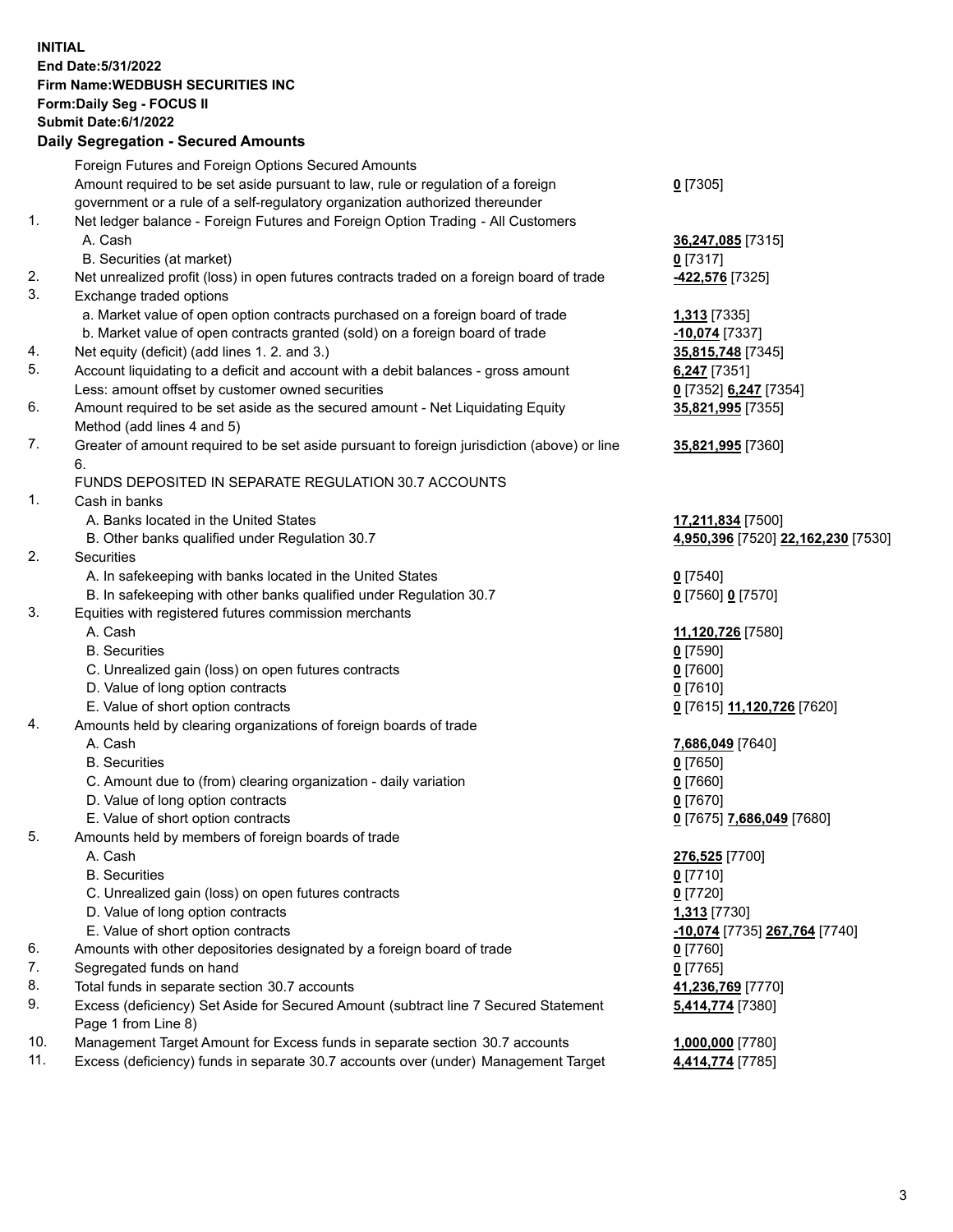|                | <b>INITIAL</b>                                                                      |                                  |
|----------------|-------------------------------------------------------------------------------------|----------------------------------|
|                | End Date: 5/31/2022                                                                 |                                  |
|                | <b>Firm Name: WEDBUSH SECURITIES INC</b>                                            |                                  |
|                | <b>Form:Daily Seg - FOCUS II</b>                                                    |                                  |
|                | <b>Submit Date:6/1/2022</b>                                                         |                                  |
|                | Daily Segregation - Segregation Statement                                           |                                  |
|                | SEGREGATION REQUIREMENTS(Section 4d(2) of the CEAct)                                |                                  |
| $\mathbf{1}$ . | Net ledger balance                                                                  |                                  |
|                | A. Cash                                                                             | 2,277,916,707 [7010]             |
|                | B. Securities (at market)                                                           | 169,304,664 [7020]               |
| 2.             | Net unrealized profit (loss) in open futures contracts traded on a contract market  | 925,809,296 [7030]               |
| 3.             | Exchange traded options                                                             |                                  |
|                | A. Add market value of open option contracts purchased on a contract market         | 6,989,391,301 [7032]             |
|                | B. Deduct market value of open option contracts granted (sold) on a contract market | -5,023,473,202 [7033]            |
| 4.             | Net equity (deficit) (add lines 1, 2 and 3)                                         | 5,338,948,766 [7040]             |
| 5.             | Accounts liquidating to a deficit and accounts with                                 |                                  |
|                | debit balances - gross amount                                                       | 3,823,049 [7045]                 |
|                | Less: amount offset by customer securities                                          | -3,386,239 [7047] 436,810 [7050] |
| 6.             | Amount required to be segregated (add lines 4 and 5)                                | 5,339,385,576 [7060]             |
|                | FUNDS IN SEGREGATED ACCOUNTS                                                        |                                  |
| 7.             | Deposited in segregated funds bank accounts                                         |                                  |
|                | A. Cash                                                                             | 888,468,911 [7070]               |
|                | B. Securities representing investments of customers' funds (at market)              | 0 [7080]                         |
|                | C. Securities held for particular customers or option customers in lieu of cash (at | 485,243 [7090]                   |
|                | market)                                                                             |                                  |
| 8.             | Margins on deposit with derivatives clearing organizations of contract markets      |                                  |
|                | A. Cash                                                                             | 1,407,471,019 [7100]             |
|                | B. Securities representing investments of customers' funds (at market)              | 1,048,490,066 [7110]             |
|                | C. Securities held for particular customers or option customers in lieu of cash (at | 164,872,979 [7120]               |
|                | market)                                                                             |                                  |
| 9.             | Net settlement from (to) derivatives clearing organizations of contract markets     | -83,338,639 [7130]               |
| 10.            | Exchange traded options                                                             |                                  |
|                | A. Value of open long option contracts                                              | 6,989,391,301 [7132]             |
|                | B. Value of open short option contracts                                             | -5,023,473,202 [7133]            |
| 11.            | Net equities with other FCMs                                                        |                                  |
|                | A. Net liquidating equity                                                           | $0$ [7140]                       |
|                | B. Securities representing investments of customers' funds (at market)              | $0$ [7160]                       |
|                | C. Securities held for particular customers or option customers in lieu of cash (at | $0$ [7170]                       |
|                | market)                                                                             |                                  |
| 12.            | Segregated funds on hand                                                            | 3,946,442 [7150]                 |
| 13.            | Total amount in segregation (add lines 7 through 12)                                | 5,396,314,120 [7180]             |
| 14.            | Excess (deficiency) funds in segregation (subtract line 6 from line 13)             | 56,928,544 [7190]                |
| 15.            | Management Target Amount for Excess funds in segregation                            | 19,000,000 [7194]                |
| 16.            | Excess (deficiency) funds in segregation over (under) Management Target Amount      | 37,928,544 [7198]                |

Excess